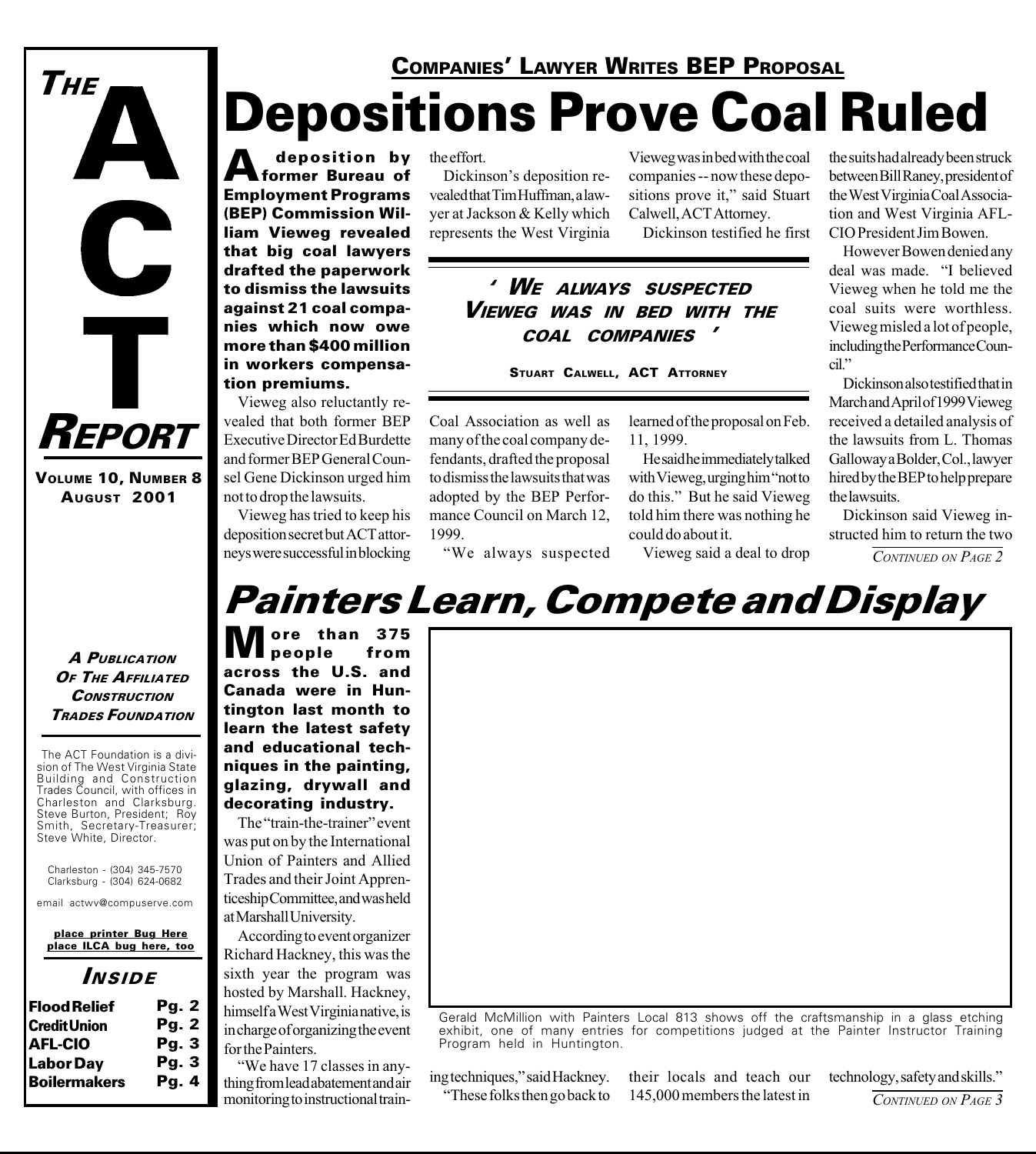# Carpenters 1911 Gives \$10,000 to Flood Relief

#### $\blacksquare$  he members of Carpenters Local 1911 of Beckley, West Virginia are doing their part to help flood victims in the southern part of the state by making a \$10,000 donation to the Red Cross.

This money will be used for supplies to help flood victims until they can get back on their feet.

The Carpenters decided to make the donation after Phillips Machine of Beckley made a donation of \$10,000 and challenged other companies and organizations to do the same.

"We've seen the devastation this flood has brought to our region and it is a terrible sight," said Ronnie Pack, President of Carpenters Local 1911. "We just felt we had to do more to help rebuild our communities.

ACT's Southern Representative, Wayne Rebich, who helped put the project together, said, "This is what the union is all about. They used their hard earned money to make certain people in surrounding communities could rebuild their lives.



 Ronnie Pack, President of Carpenters Local 1911 (on right) presents a check for \$10,000 to Martin Williams of the Raleigh County Red Cross.

# COMP DEPOSITIONS

volumes of information to Galloway, and Vieweg prevented the Performance Council from ever reading Galloway's memorandum.

The depositions have also revealed another key part of Vieweg's argument to drop the

*CONTINUED FROM PG 1* case was false. Vieweg claimed repeatedly that the coal industry would pay the coal debt, not other industries, because the rates coal paid included the debt payment.

> Depositions from ACT's actuary and from the BEP sharply contradicted Vieweg's claim

and showed how the evidence was clear, all companies are paying for the coal debt.

In their entirety these depositions established that Vieweg lied about the coal companies paying back the debt," said Calwell.

The depositions also estab-

### ACT Needs Your Help To Start State Building Trades Credit Union

#### **Have you returned**<br>
your credit union survey yet?

The State Building Trades is trying to establish a credit union for its members and their families.

The survey was sent out in early August to all ACT members to determine member interest.

If you are interested in participating please return the survey.

Some locals have already sent these surveys to their members, but we wanted to make sure every member had a chance to let us know how they feel about a credit union," said Roy Smith, Secretary Treasurer of the West Virginia State Building Trades.

If you already filled out the survey through your Local you do not have to do so again.

And if you are interested and didn't get a survey, or have any other questions, contact your business agent.

There are a few locals that already have credit unions, but the vast majority of building trades members do not.

And if you already participate

lish that he lied about researching the case before he dismissed

"Since he didn't do the research, he obviously lied about the reasons the cases should be

The depositions prove Vieweg breached his fiduciary

it.

dismissed."

in a credit union there is no problem belonging to two.

Member interest must be established before the State Building Trades can proceed with the National Credit Union Administration in forming the cooperative.

A credit union is a not-forprofit financial cooperative owned by people with a common bond who pool their savings and make loans to each other.

All deposits up to \$100,000 are guaranteed by the National Credit Union Administration.

Because it is not-for-profit credit union loans and other services are often less expensive than banks.

Any profit will be returned to the members in the form of dividends.

The credit union will be run by an elected board of directors, so the members have total control over their assets.

Our members have already shown a great interest in a credit union," commented George Pinkerman, Business Manager of Boilermakers Local 667.

duty, so we are hoping Judge Stevens will set aside all dismissals and settlements and allow the BEP to proceed with the cases," Calwell added.

McDowell County Circuit Court Judge Booker Stevens has set the next hearing date for September 26th.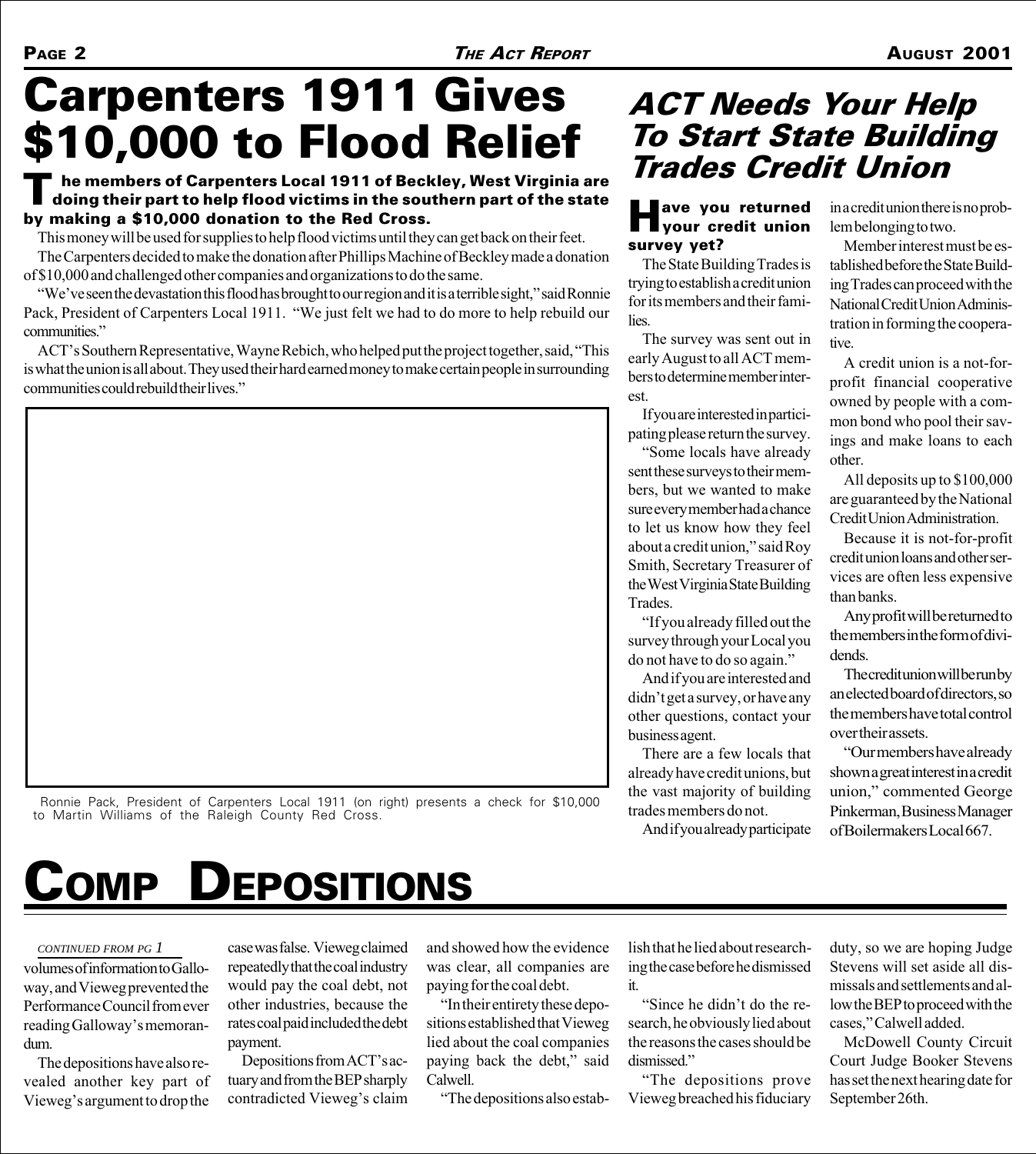# AFL-CIO Fights Bush Repeal With Ad, Letters

#### **Working families** play by the rules. Why shouldn't corporations?

That's the question the national AFL-CIO asked President Bush in an ad that ran in

several national newspapers recently. The ad protested the Bush Administration's proposed repeal of the Contractor Responsibility Rule.

The Contractor Responsibility Rule, which was enacted by Congress and signed by President Clinton last year, makes it harder for chronic corporate lawbreakers to win lucrative federal contracts.

In April the Bush administration suspended the rules, saying contractors weren't allowed enough time to comply with them.

Last June 18 contractors and

labor organizations pleaded their cases at a public hearing before the Federal Acquisition Regulatory Council.

Representatives of the contractors said the law was too vague, leaving contracting officers to make broad interpretations of the law, which may conflict one another.

Labor representatives said the rules actually clarified the already vague procurement law requiring that the federal government do business with contractors

We have a question for President Bush:

safety violations among them received \$38 billion in federal contracts.

In addition, companies which seriously violate laws concerning consumer protection, worker protection, civil rights and the

environment are regularly awarded federal contracts.

Many labor, civil rights and environmental organizations indicated their support for the ad by being listed in it.

Along with the ad, the AFL-CIO encouraged organizations to send comments to the Federal Acquisition Regulatory Council by setting up a special Internet website.

It also encouraged national organizations to send letters of record opposing the repeal.

ACT has already played a role in this fight by submitting comments to the federal government and by participating in the National Alliance for Fair Contracting," said Steve White, ACT Director.

It is not fair that companies which violate federal labor law get the privilege of making money off of taxpayers."

The decision is now in the hands of the Federal Acquisition Regulatory Council and Ultimately the Bush Administration.



Join the fun at the

### PAINTERS

#### *CONTINUED FROM PG 1*

Those participating in the training can earn college credit toward an associates degree in Applied Science.

Marshall University and the George Meany College of Labor Studies have a cooperative agreement to accept credits from both programs.

While the training is going on there is an international apprenticeship competition in both drywall taping and floor covering.

Apprentices compete for top honors in both categories by participating in both hands-on and written testing.

There also is a display area to show off entries for competitions in marbling, staining, wall coverings, glazing and glass work. Entries are submitted from the U.S. and Canada.

"We're proud to host this event in West Virginia at Marshall," said Gerald McMillion, Business Agent for Painters Local 813.

The Marshall folks do a great job and we get to show off our state to the entire union.

network of Laker sens<br>Attag substy and book of the forth is in

We support Federal Contractor Responsibility Regulations.

The AFL-CIO ran this full-page ad in both the New York Times and the Washington Post.

> who have "integrity and business ethics.

The ad cites another strong labor argument.

According to the General Accounting Office, in one year 261 federal contractors with 5,121 violations of health and

Working families play by the rules. Why shouldn't corporations? ales. And we have if we least those rules, we pay a<br>That's why it makes as sense to as that composition<br>speakedly violate our laws and still receive powerinies And they include comparise like a  $\mu$  <br>recently assault a \$13 million links and the protection by the ligant  $1$ <br>consisting (DDC) for disorderation a by the Spool for arresting to the U.S. freemal decousting Office<br>Goal contractors with U.I.21 violations of booth<br>publican anisoty than monitors DO billion in<br>the Newtony O.S. wine data process on the system of<br>the component that restrainl at. Equatic and Henala and

e that habitually thunk their some at our line<br>et a thunke up from beheat agencies.

as gold for by the working men and women of the APL-CE